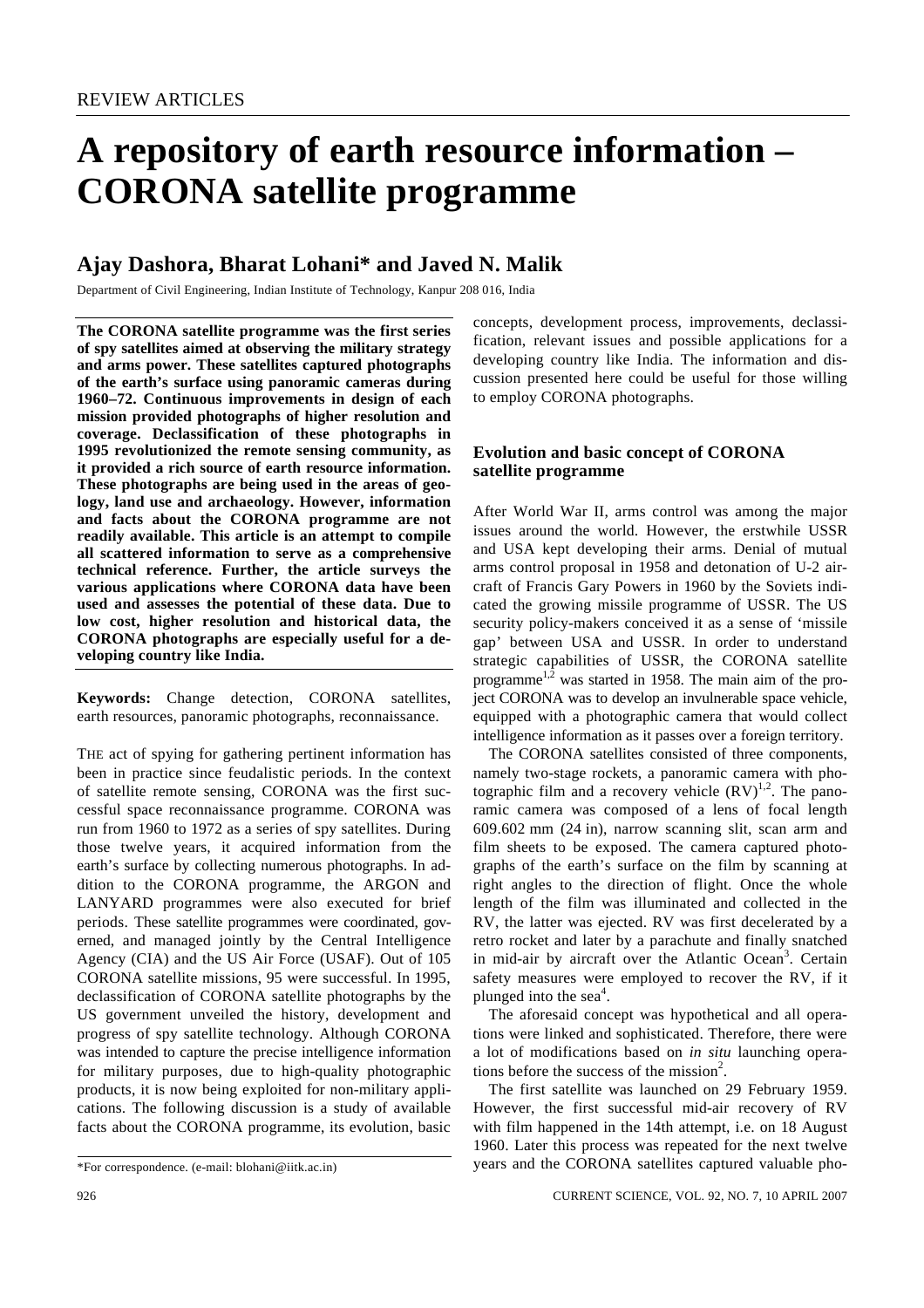tographic intelligence information<sup>3</sup>. Each mission was different from the prior ones because the design of rockets, cameras and films was improvized to obtain higher stability and reliability of the space vehicle, higher ground coverage, longer period of space operations and better ground resolution $1,2,4$ .

# **Design configurations and modifications**

#### *Satellite configuration*

The CORONA satellite orbit was near-polar and circular. The orbit inclination and equator crossing time were different for different missions. Therefore, there was no systematic coverage of the earth's surface<sup>4</sup>. The inclination angle varied from 60° to 100° (measured from the equator); however, most missions<sup>3</sup> used values near 80°. The lowest and highest altitudes from the ground were 150.00 and  $445.00$  km respectively<sup>3</sup>. The orbital period, with all altitudes, was approximately<sup>3</sup> 90.00 min and could be varied from 87 to 108 min by telemetry commands from the control station on ground<sup>4</sup>. The space vehicle travelled in an earth orbit with an approximate speed<sup>2</sup> of 8.75 km/s (17,000 nautical miles/h). The cameras and satellite operations were controlled by telemetry<sup>4</sup>.

#### *Camera configuration*

The panoramic cameras were assigned key hole (KH) designators, as they spied through a small key hole of the lens into the big world. These camera models were named as KH-1, KH-2, KH-3, KH-4, KH-4A and KH-4B. The KH-4, KH-4A and KH-4B were equipped with stereo cameras. One camera pointed 15° forward (FWD camera) and other 15° backward (AFT camera) from the vertical and thus formed a convergent angle of  $30^{\circ}$  (Figure 1)<sup>5</sup>.

A complete scene was acquired by successive exposure of film in one scan. In a single exposure made by a camera, due to relative movement between the camera and ground, blurring occurred in the image. This distortion in the image is known as image motion and the corresponding correction is called image motion compensation  $(MC)^{1}$ . A panoramic image requires different corrections at different points $6,7$ . Initially for the KH-1 camera, constant IMC was applied according to the presumed value of velocity over height ratio, and hence the satellite could operate only at one altitude<sup>4</sup>. However, in later camera types, the actual value of nominal velocity over height ratio was taken into account. This allowed satellite operations in lower orbits, which resulted in higher resolution without blurring $^{1,4}$ .

There were secondary cameras, namely Horizon, Stellar and Index cameras, associated with the KH-3, KH-4, KH-4A and KH-4B panoramic cameras. The images acquired by Horizon, Stellar and Index cameras were used to de-

CURRENT SCIENCE, VOL. 92, NO. 7, 10 APRIL 2007 927

termine attitude of the panoramic camera, i.e. pitch, roll and yaw of spacecraft during the operational cycle, and rapid correlation and indexing of panoramic image respectively<sup>2</sup>.

#### *Lens and filter configuration*

The panoramic camera, both mono and stereo, employed a set of lenses. The lens had a field of view (FOV) of  $5.12^{\circ}$  and worked at near-diffraction limit<sup>4</sup>. Initially, in KH-1 and KH-2 cameras, Tessar lens ( *f*-number 5.0) was used. Due to higher focal length of 609.602 mm (24 in), residual chromatic blur (geometric aberration or secondary spectrum) was increased significantly. Therefore, Tessar lens was replaced by Petzval lens ( *f*-number 3.5) in later missions. The Petzval lens not only removed the residual chromatic blur, but also improved resolution<sup>4</sup>.

The Petzval lens used in the CORONA cameras consisted of five elements and a film flattener. The whole lens unit was placed in a 55.88 cm long cylindrical cell. At the front end of cell there were three elements, each of 17.78 cm, and the remaining two elements, each of 5.5 cm, were located at the rear end. The rear nodal point was fixed at 25.40 cm from the front end. Rotation of the lens assembly about the rear nodal point provided uniform illumination and prevents any image movement along the scan direction<sup>8</sup>. These physical characteristics of the Petzval lens system remained the same in all CORONA missions. However, upgradation in lens performance improved the resolution even under low-contrast conditions. Practically, in clear and dry weather, it could resolve 200



Figure 1. Imaging geometry of CORONA KH-4B camera<sup>20</sup>.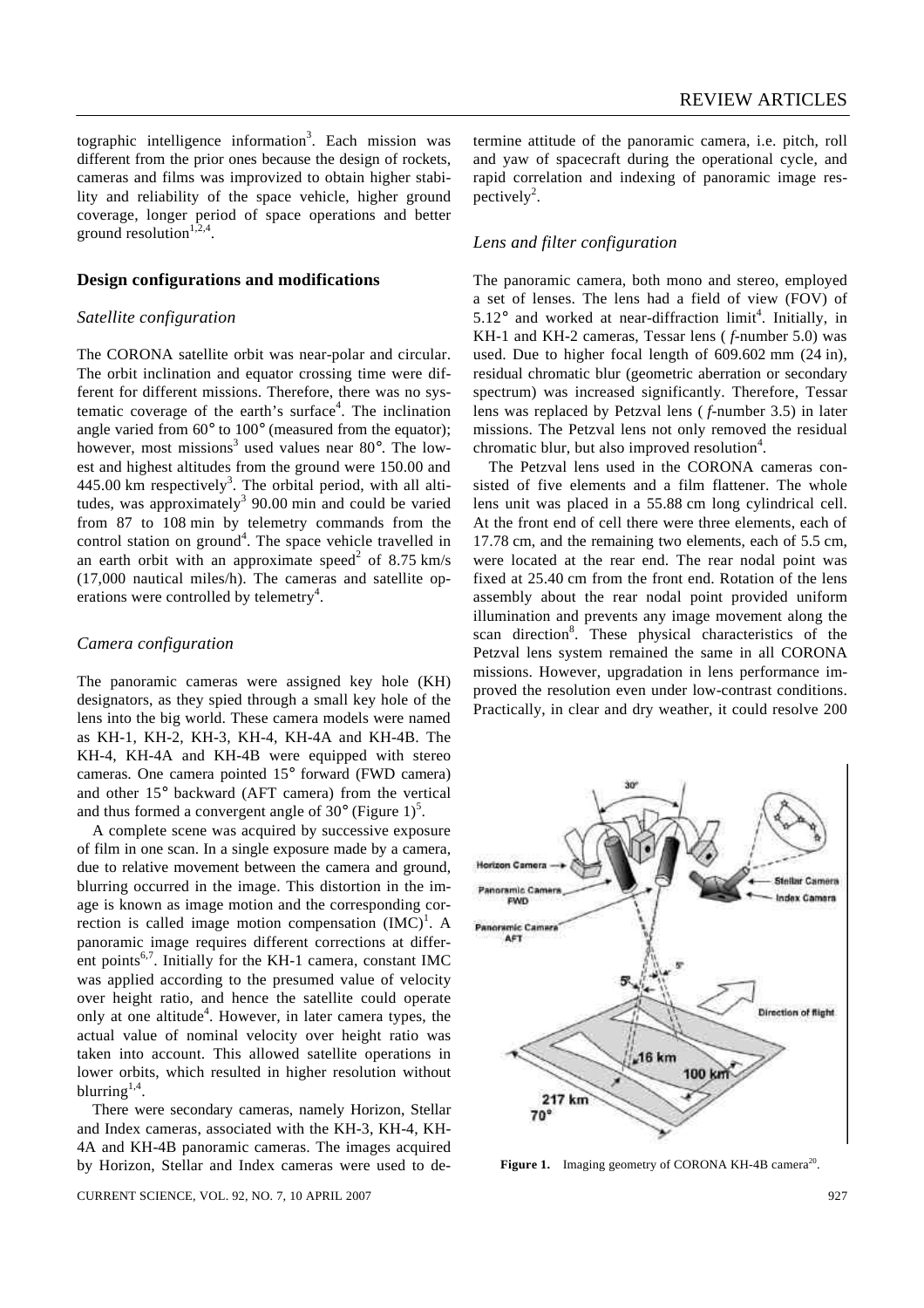

**Figure 2.** Negative (film) format drawing of forward camera with positive emulsion up<sup>5</sup>. (Courtesy: Dr Gi-Hong Kim, Kangnung National University, Korea.)

line pairs/mm, which resulted in detection of objects of 1.83–2.44 m (6–8 ft) dimension from a height<sup>2,4</sup> of 185 km (100 nautical miles).

The design wavelength of Petzval lenses varied from 0.5461 to 0.7100 μm with 0.6200 and 0.6500 μm as optimum. In order to improve the contrast and prevent the bluish haze light, Wratten gelatin filters and glass filters of 12.2 mm thickness were used. Different grades of filters were used according to weather, season and lens type<sup>4</sup>.

#### *Film configuration*

The original films were 3 mm thick, acetate base with a width of 70 mm. Acetate films rapidly lost moisture and pliability during satellite operation in space. Consequently these crumbled and jammed the camera, and therefore were replaced by polyester films coated with highresolution emulsion $1,4$ . Further, thin films with increased lifting capacity of rockets permitted longer films and thus increased the mission life<sup>1,2</sup>. However, the ultra-thin films in KH-4B missions caused excessive deformations during handling and post-processing<sup>4</sup>.

Currently available KH-4B photographs have various data printed on them, as illustrated in Figure 2. On the horizontal edges of the film, time-track marks, time pulses, shrinkage marks and rail marks exist. The photograph portion between two consecutive time-track marks was captured in one exposure<sup>5</sup>, which was made in  $1/200$  s. In addition, on one of the horizontal edges, binary time words, time pulses (missing and smeared time pulse) and camera serial numbers were the other important annotations. Binary time word containing 29 bits and two index marks, recorded the vehicle time to the nearest millisecond. On the vertical edges of films, 'titling information'

is available. Titling information contains date of capture, mission number, pass number, type of pass ('A' for ascending, i.e. South to North; 'D' for descending, i.e. North to South; 'M' for mixed pass), and camera type ('AFT' for aft; 'FWD' for fore).

#### **Declassification**

CORONA covered at least 600–750 m sq. nautical miles of the earth's surface in 860,000 photographs during its twelve years of operation. On 24 February 1995, the CORONA, ARGON and LANYARD photographs were declassified. The remote sensing community called them Declassified Intelligence Satellite Photographs (DISP images)<sup>9</sup>. The US Geological Survey's Earth Resources Observation Systems (EROS) Data Centre made the photographs available with duplicate negatives, positive transparencies, and black and white photographic prints at the cost of reproduction. Currently, digitized photographs are also available. Direct comparison showed that the CORONA photographs are made available at reasonable price (1 cent/sq. km) compared to IKONOS (US\$ 29/sq. km) and SPIN- $2^{10}$  (US\$ 35/sq. km). The declassified photographs can be ordered on the website of EROS Data Centre (http://edc.usgs.gov/products/satellite/corona. html)<sup>11</sup>. Metadata are also available with the photographs. The other relevant data, namely Mission Coverage Plot (MCP), Photographic Evaluation Report (PER), Orbital Ephemeris (OE) and Mission Parameter File (MPF) are called collateral data. The collateral data, for supporting those interested in relevant research, are available with the National Archives and Record Administration (NARA). Moreover, NARA also holds reports of special studies related to cameras, films, engineering data, flight vehicles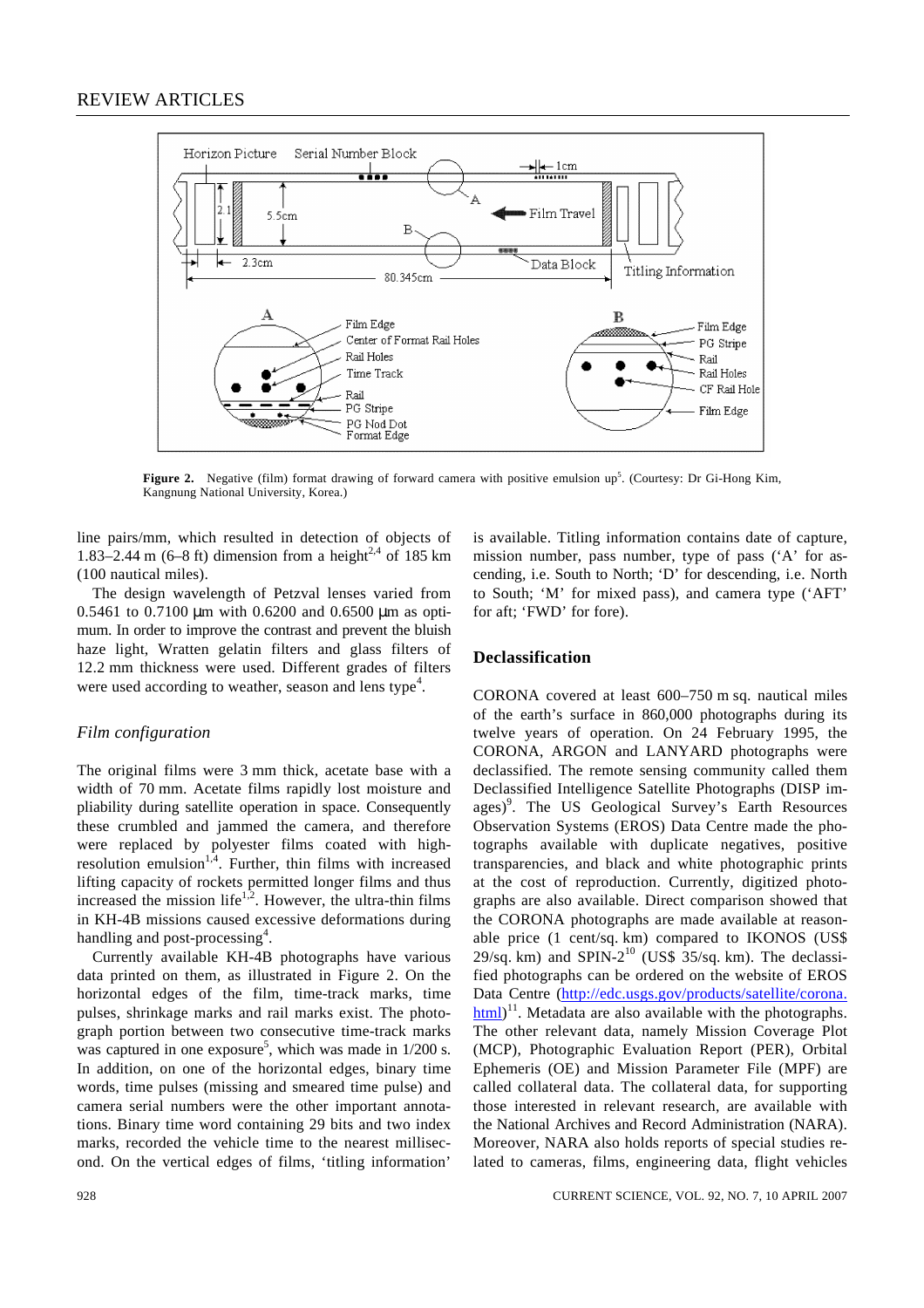| Corona data. Camera, miage and rinn parameters             |                    |                          |                          |                      |                          |                         |
|------------------------------------------------------------|--------------------|--------------------------|--------------------------|----------------------|--------------------------|-------------------------|
| Data                                                       | $KH-1$             | $KH-2$                   | $KH-3$                   | $KH-4$               | KH-4A                    | $KH-4B$                 |
| Time period                                                | 1959-60            | 1960-61                  | $1961 - 62$              | $1962 - 63$          | $1963 - 69$              | 1967-72                 |
| Camera type                                                | Panoramic          | Panoramic                | Panoramic                | Panoramic            | Panoramic                | Panoramic               |
| Function                                                   | Intelligence       | Intelligence             | Intelligence             | Intelligence         | Intelligence             | Intelligence            |
| Camera model                                               | $\mathsf{C}$       | C'                       | $C^{\prime\prime\prime}$ | Mural                | $J-1$                    | $J-3$                   |
| Type                                                       | Mono               | Mono                     | Mono                     | Stereo               | Stereo                   | Stereo                  |
| Scan angle <sup><math>\uparrow</math></sup>                | $70.16^\circ$      | $70.16^\circ$            | $70.16^\circ$            | $70.16^\circ$        | $70.16^\circ$            | $70.16^{\circ}$         |
| Stereo angle                                               |                    | $\overline{\phantom{0}}$ |                          | $30^\circ$           | $30^\circ$               | $30^\circ$              |
| Shutter                                                    | u/a                | u/a                      | u/a                      | u/a                  | Focal plane              | Focal plane             |
| Lens                                                       | $f/5$ Tessar       | $f/5$ Tessar             | $f/3.5$ Petzval          | $f/3.5$ Petzval      | $f/3.5$ Petzval          | $f/3.5$ Petzval         |
| Focal length (in)                                          | 24                 | 24                       | 24                       | 24                   | 24                       | 24                      |
| Ground resolution $(m)^{\dagger}$                          | 12.2               | 7.60                     | $3.70 - 7.60$            | $3.00 - 7.60$        | $2.70 - 7.60$            | $1.80 - 7.60$           |
| Film resolution (lines/mm)                                 | $50 - 100$         | $50 - 100$               | $50 - 100$               | $50 - 100$           | 120                      | 160                     |
| Nominal ground coverage (km)*                              | $15 \times 210$ to | $15 \times 210$ to       | $15 \times 210$ to       | $15 \times 210$ to   | $17 \times 232$          | $14 \times 188$         |
|                                                            | $42 \times 580$    | $42 \times 580$          | $42 \times 580$          | $42 \times 580$      |                          |                         |
| Enlargement cap.                                           | u/a                | u/a                      | u/a                      | $20 \text{ times}^E$ | 40 times                 | 40 times                |
| Nominal photo scale on film (contact)                      | $1:275,000$ to     | $1:275,000$ to           | $1:275,000$ to           | $1:300,000^E$        | $1:305,000^{\mathbf{E}}$ | 1:247,500               |
|                                                            | 1:760,000          | 1:760,000                | 1:760,000                |                      |                          |                         |
| Maximum scale                                              |                    |                          |                          | $1:12,000^E$         | $1:7500^{\rm E}$         | $1:7500$ to<br>1:12,000 |
| Film base                                                  | Acetate            | Polyester                | Polyester                | Polyester            | Polyester                | Polyester               |
| Film width (in)                                            | 2.1                | 2.1                      | 2.25                     | 2.25                 | 2.25                     | 2.25                    |
| Image format (in)                                          | 2.1 <sup>E</sup>   | 2.19 <sup>E</sup>        | $2.25 \times 29.8$       | $2.18 \times 29.8$   | $2.18 \times 29.8$       | $2.18 \times 29.8$      |
| Film load on: Camera (in)                                  | u/a                | u/a                      | u/a                      | u/a                  | 8000                     | 8000                    |
| $RV$ (in)                                                  | u/a                | u/a                      | u/a                      | u/a                  | 16,000                   | 16,000                  |
| Mission (in)                                               | u/a                | u/a                      | u/a                      | u/a                  | 32,000                   | 32,000                  |
| Mission life (days)                                        | 1                  | $2 - 3$                  | $1 - 4$                  | $6 - 7$              | $4 - 15$                 | 19                      |
| Lower orbit altitude <sup>†</sup> (km)                     | 192                | 252                      | 217                      | 211                  | 180                      | 150                     |
| Nominal orbit altitude* (km)                               | 165-460            | $165 - 460$              | 165-460                  | 165-460              | 185                      | 150                     |
| Higher orbit altitude <sup><math>\dagger</math></sup> (km) | 817                | 704                      | 232                      | 415                  | u/a                      | u/a                     |
| Film exposure time $(s)$ <sup><math>\dagger</math></sup>   | Fixed (1/1000)     | Fixed (1/500)            | Fixed (1/500)            | Fixed (1/270)        | Fixed (1/339)            | Selectable              |

Table 1. Corona data: camera, image and film parameters<sup>2,4,9,27</sup>

<sup>E</sup>Estimated; u/a, Unavailable; \*Data from NASA<sup>27</sup>; <sup>†</sup>Data from Galiatsatos<sup>4</sup>.

and payloads and other periodic reports. Apart from these, records of development, acquisition and operation of CORONA, ARGON and LANYARD systems are also available. All these documents are listed at the website of the National Reconnaissance Office (NRO; http://www. nro.gov/foia/cal-rec.pdf). The standard procedure of obtaining them, under the 'Freedom of Information Act (FOIA)' is described in NRO's handbook available at website: http://www.nro.gov/foia/nrohb\_1.pdf.

All important details about the CORONA programme are furnished in Table 1.

## **Applications of CORONA satellite photographs in engineering and science**

During the Cold War period, CORONA satellite photographs were extensively exploited for military purposes, e.g. identification of military installations, missile test ranges, transportation networks, airfields, nuclear activities, historic places, mining activities and demographic distribution. However, due to higher spatial resolution, synoptic view, wide area coverage and stereoscopic capability, these photographs resulted in an extraordinary range of applications. These included photo-geologic

CURRENT SCIENCE, VOL. 92, NO. 7, 10 APRIL 2007 929

mapping and identification of rock types. Consequently, identification of sites of natural resources, especially of coal, petroleum and minerals and their economic assessments were possible<sup>1</sup>.

Declassification of DISP images in 1995, allowed researchers to investigate the potential of these photographs in the current scenario. Majority of researches are performed for change detection studies and mapping. Fritsch *et al.*<sup>12</sup> conducted a change detection study for determination of settlement structure on a test site, which comprised urban, rural and industrial areas in Styria (Austria). This study emphasized the reorganization of natural and cultural land use and its effect in nearby areas. Tappan *et al.*<sup>13</sup> investigated the role of population growth and unsustainable agricultural practices for the changes in historical land use and land cover in West–Central Senegal using CORONA photographs. Schneider *et al.*<sup>14</sup> employed CORONA photographs for understanding the impact of land use on the erosion of Loess plateau, China. Shimdt *et al.*<sup>15</sup> exploited the CORONA KH-4B images for land-cover classification and change detection in the environment and vegetation of 28,419 sq. km area in Dra river catchment, Saharian North Africa. Similarly, in the same area, Altmaier and  $Kany$ <sup>10</sup> conducted a study using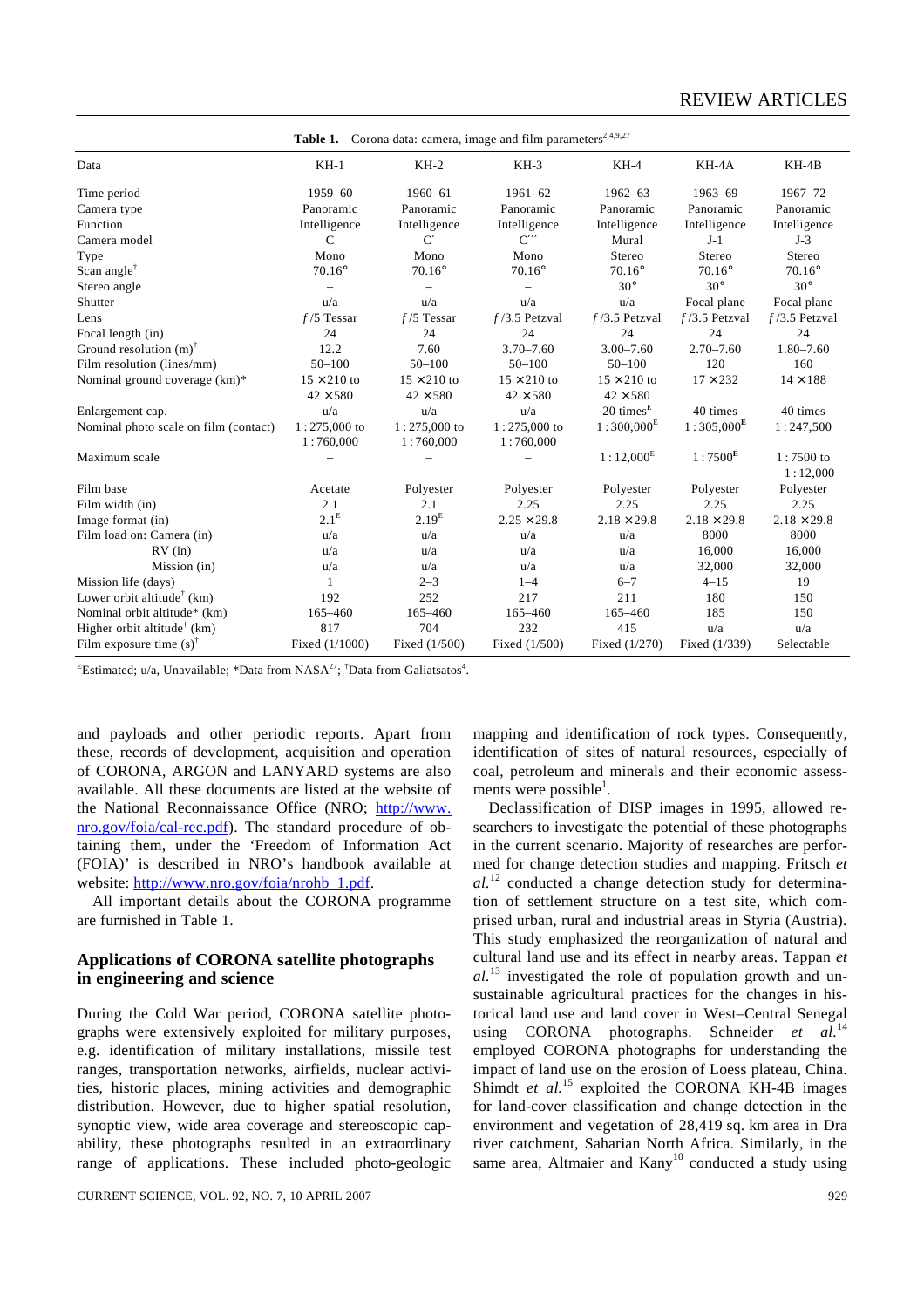CORONA KH-4B images. Their aim was to perform change detection by generating digital surface model (DSM), for an area as large as possible, with minimized financial and time demands. Meyer<sup>16</sup> investigated the suitability and potential of CORONA stereo models for the mapping of remote areas on a test site situated in Russian high Arctic. Fowler<sup>17</sup> utilized the high resolution and historic potential of CORONA photographs in identifying the residuals of military installations of the Roman Empire in the eastern desert of Jordan. Lorenz<sup>18</sup> studied the alterations in igneous and sedimentary geological units in Russian high Arctic by combining CORONA historical photographs with other satellite imageries. Galiatsatos<sup>4</sup> investigated the characteristics and potential of the CORONA series of satellite imagery for applications in landscape archaeology on 700 sq. km area in Syria. In the above-mentioned studies, severe image distortions caused by panoramic geometry and dynamic imaging system are reported. Moreover, higher errors were determined in the hilly areas compared to the planar one. On the contrary, some photographs of planar areas are also affected with high degree of nonlinear errors, and are thus not suitable for mapping<sup>6</sup>. Therefore, this imposed a strict requirement on preparation of maps of higher accuracies using CORONA photographs. Shin<sup>19</sup> and Sohn *et al.*<sup>20</sup> performed the photogrammetric modelling of DISP images.  $Shin<sup>19</sup>$ devised a physical model and compared its performance with other mathematical models (Affine, Rational Function Models (RFMs), etc*.*) for a relatively plane area. On the other hand, Sohn *et al.*<sup>20</sup> presented two physical models and an RFM for a large test site of 33 km  $\times$  17 km, situated in an undulating terrain. Both studies concluded that physical models can be effectively used for mapping and DEM generation from CORONA satellite images.



**Figure 3.** CORONA satellite photograph of NE Chandigarh. Part of the Sukhana lake and sectors 4–9, 17–19, 26 and 27 are shown.

Dashora<sup>21</sup> found that genetic algorithms are more suitable for determination of model parameters for CORONA photographs, as these work in the absence of any initial guesses of the parameters, which is true for CORONA.

Owing to the availability of historic photographs of large coverage and higher resolution at a significantly lower price, CORONA photographs have the potential for successful use in a developing country like India. In view of this as well as the geo-information needs of India, there is a requirement to understand the potential and applications of CORONA photographs.

CORONA photographs in general can be used for several applications; however, these are especially suitable for applications where requirements are: (i) high resolution, (ii) historic data, (iii) 3D information or 3D stereo views of terrain, (iv) other data not available, (v) need for a cheaper data, etc. In view of the above, a few applications may be mentioned, though many more could be identified:

(i) Change detection studies: CORONA photographs are useful for studying changes in urban area, transportation network, forest density and extent, surface geomorphology (river course shifting, landslide, etc.). Further, the impact of agro-socio-economic



**Figure 4.** CORONA satellite photograph of the area around Pinjore town located about 25 km NE of Chandigarh in NW Himalaya. Active fault traces are marked by red arrows<sup>23</sup>.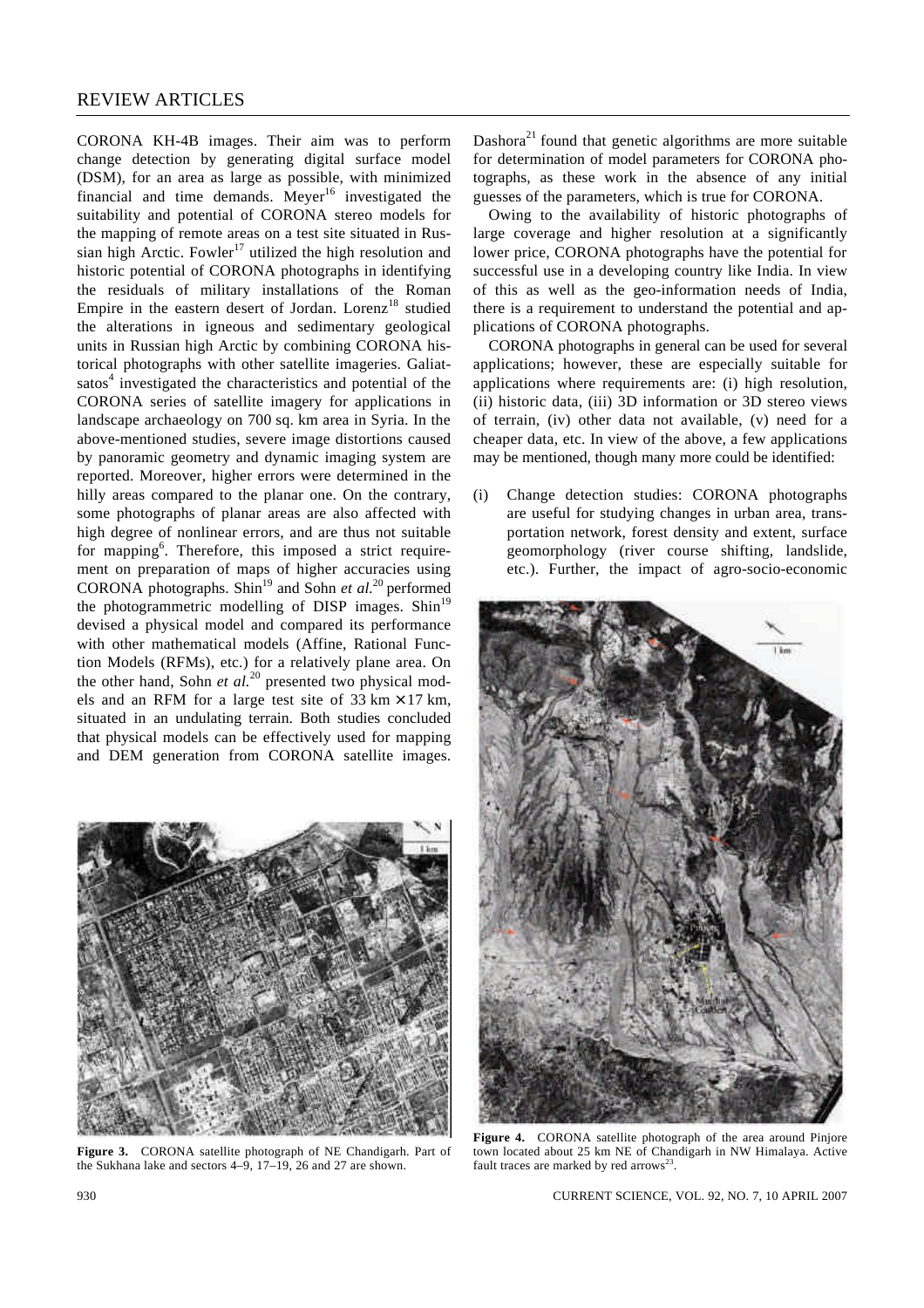

Figure 5. Stereo-pair of satellite photographs showing active fault traces (marked by arrows) cutting across the Pinjore Dun and along the Lower Siwalik range front. The lower portion shows vertically dislocated alluvial fan surfaces along Pinjore Garden fault trending N25°W–N35°W. This fault passes through the Mughal Garden. The older surface marked by highly dissected morphology compared to other surfaces is uplifted and warped, as seen on the right bank of Jhajra river. In the central portion, active fault near Ghatiwala village has vertically displaced and back-tilted the surface. Prominent west and southwest-facing scarp seen in the upper left represents the displaced fan surface in its proximal part close to the range front $2^2$ .

development on landscape and the impact of human activities on environment can be studied by comparing CORONA data with present datasets.

- (ii) Mapping studies: To generate DEMs and thematic maps for inaccessible areas where data from other sources (like Survey of India maps) are not available. For example, with the available survey techniques and resources, it is not possible to generate high-resolution and extensive DEMs of the Himalayan terrain. However, the significance of these DEMs is beyond question in view of their usefulness in understanding various processes in the Himalaya, and in particular in disaster management. CORONA photographs have the potential to be exploited for this purpose.
- (iii) Archaeological studies: The high-resolution information from CORONA photographs can be employed for detecting archaeological sites. In particular, the archaeological sites which have been disturbed by anthropogenic activities and are obfuscated on present-day data can be identified.
- (iv) Tectonic studies: 3D stereo views can help in the interpretation of tectonic signatures (landforms). CORONA photographs with higher resolution, extensive coverage, low cost and stereo-ability can prove useful for this purpose.
- (v) Military applications: CORONA photographs also serve as a rich resource for military to map their own and inaccessible enemy territory. Despite a

large gap in time since the image acquisition, the information would be useful.

Examples of CORONA photographs are shown in Figures 3–5. Figure 3 shows a part of Chandigarh. Various urban features, e.g. roads, road intersections, houses, trees, gardens, parks, play grounds, etc. are clearly visible. The image could be useful for change detection and urban planning. Figure 4 shows an area around Pinjore town located about 25 km NE of Chandigarh in NW Himalaya. Figure 5 is a stereo pair of the same area. The stereo facility of CORONA photographs is helpful in mapping of geomorphological features related to active tectonics. These photographs reveal the active fault traces cutting across the Pinjore Dun and along the Lower Siwalik range front<sup>22,23</sup>. The active faults have vertically displaced younger alluvial and fluvial fan surfaces along Pinjore Garden fault. This fault passes through the Mughal Garden. The fault has also displaced and warped the older surface marked by deeply incised morphology on the right bank of Jhajra river. At places movement along the faults has resulted in vertical displacement as well as back-tilting of the surfaces as seen near Ghatiwala village (Figure 5).

# **Conclusion**

CORONA was intended to collect photographic intelligence information for military purposes like missile deployment, air facilities, nuclear plants, naval activities,